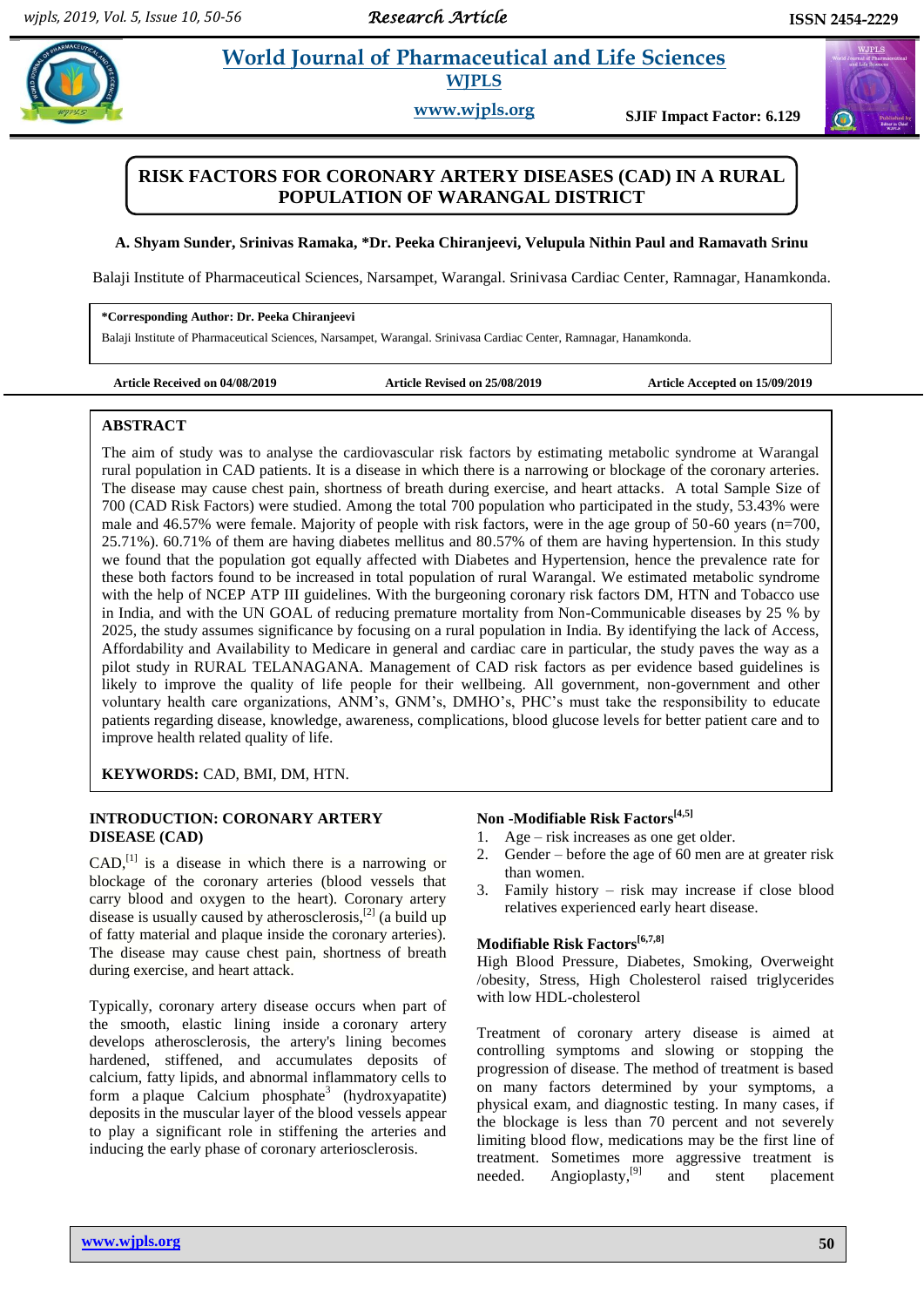(percutaneous coronary revascularization)*,*Coronary artery bypass surgery.<sup>[10]</sup>

## **AIM AND OBJECTIVES**

#### **Aim**

To analyse the Cardiovascular risk factors by estimating metabolic syndrome in Warangal rural population.

## **Objectives**

To assess cardiovascular risk factors in study population.

#### **MATERIALS AND METHODS**

 **Study site:** Rural Areas of Warangal (Gangadevi pally, Dharmaram, Geesugonda, Elkurthy, Vanchanagiri, Atmakur, Mogilicherla, Ookal, Kommala, Manugonda, Neerkulla, Mariyapuram etc.,) PHC'S.

- **Study population:** Subjects with any cardiovascular risk factors.
- **Study Type:** Observational Study.
- **Study period**: 6 months
- **Patient selection:**
- **Inclusion criteria:** People with age of  $\geq 18$  years in both Genders.
- **Exclusion criteria:** People with age of < 18 years in both Genders.

#### **Ethical Approval**

A written ethical approval was obtained from the ethics committee of KAKATIYA MEDICAL COLLEGE Warangal.

**Data Collection:** All the required data from the population was collected through a specially designed data collection form.

# **Study Design**



#### **RESULTS AND DISCUSSION**

#### **Cardiovascular Risk Factors Table 1: Effect of Gender and Age Distribution in CAD.**

| S. NO. | Variable   | <b>No. of Patients</b> | Percentage $(\% )$ |
|--------|------------|------------------------|--------------------|
| 1.     | Gender     |                        |                    |
|        | Male       | 374                    | 53.43%             |
|        | Female     | 326                    | 46.57%             |
| 2.     | Age(Years) |                        |                    |
|        | $20 - 30$  | 15                     | 2.14%              |
|        | $30-40$    | 84                     | 12%                |
|        | $40 - 50$  | 131                    | 18.71%             |
|        | 50-60      | 180                    | 25.71%             |
|        | $60 - 70$  | 176                    | 25.14%             |
|        | 70-80      | 80                     | 11.42%             |
|        | 80-90      | 26                     | 3.71%              |
|        | 90-100     | 8                      | 1.14%              |

Among the total 700 population who participated in the study, 53.43% were male and 46.57% were female. 2.14% of the whole study sample fell within the age group of 22-30years, 12% within the age group of 30- 40years, 18.71% within the age group of 40-50years,

25.71% within the age group of 50-60years, 25.14% within the age group of 60-70years, 11.42% within the age group of 70-80years, 3.71% within the age group of 80-90years, and 1.14% within the age group of 90- 100years respectively.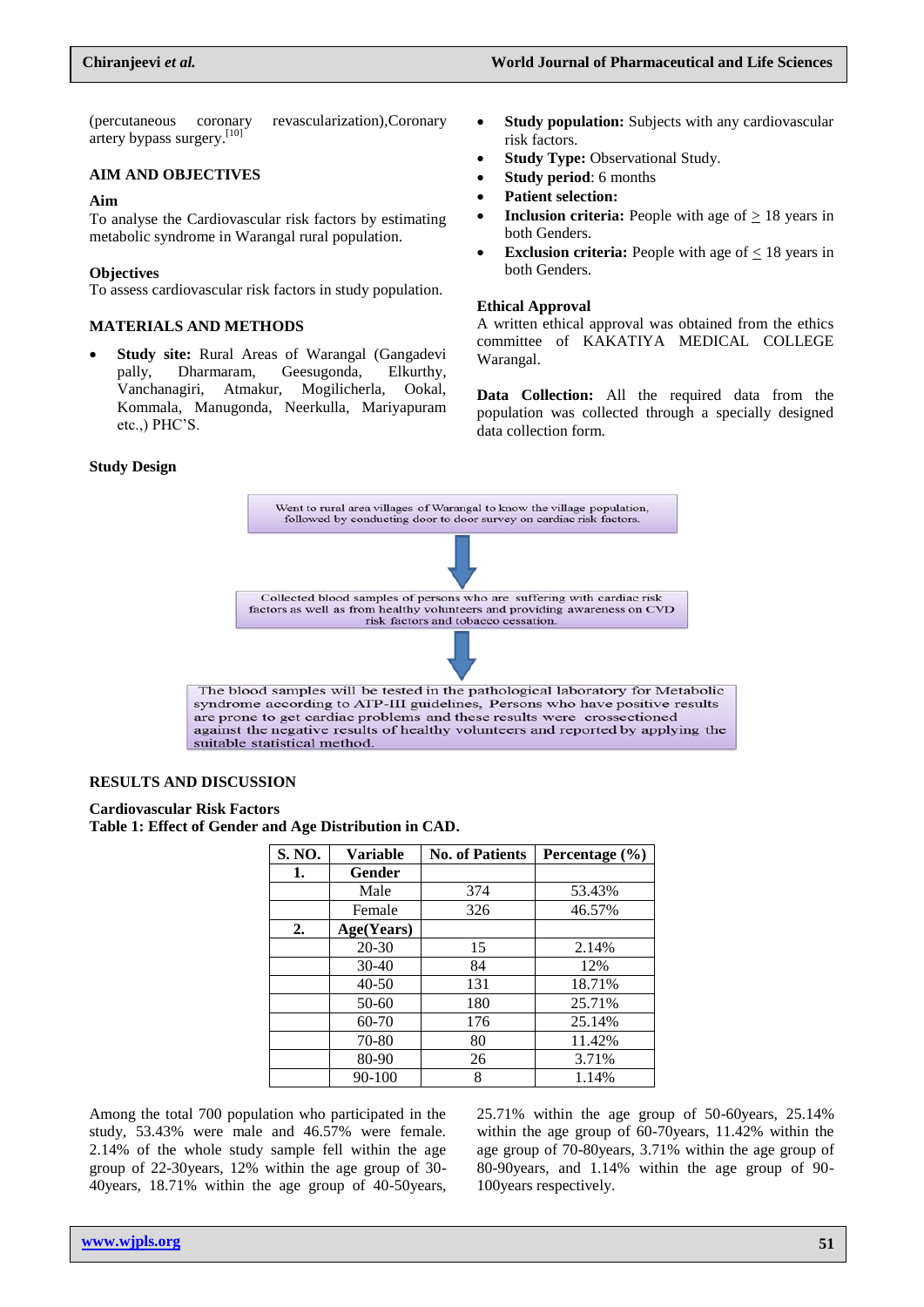| S. NO. | Variable                           | Yes     | $\frac{0}{0}$ | N <sub>0</sub> | $\frac{6}{9}$ |
|--------|------------------------------------|---------|---------------|----------------|---------------|
|        | <b>Non-Modifiable Risk Factors</b> |         |               |                |               |
| 1.     | <b>Family History</b>              | 100     | 14.29%        | 600            | 85.71%        |
|        | <b>Modifiable Risk Factors</b>     |         |               |                |               |
| 2.     | Diabetes Mellitus                  | 425     | 60.71%        | 275            | 39.29%        |
| 3.     | Hypertension                       | 564     | 80.57%        | 136            | 19.43%        |
| 4.     | Tobacco                            | 61      | 8.71%         | 639            | 91.29%        |
| 5.     | Smoking                            | 100     | 14.29%        | 600            | 85.71%        |
| 6.     | Diet                               | 669(NV) | 95.57%        | 31(v)          | 4.43%         |
| 7.     | Poor Hygiene                       | 217     | 31.00%        | 483            | 69.00%        |
| 8.     | Physical Inactivity                | 408     | 58.29%        | 292            | 41.71%        |
| 9.     | <b>Stress</b>                      | 330     | 47.14%        | 370            | 52.86%        |

**Table 2: Effect of Non-modifiable and Modifiable risk factors in CAD.**

**Table 3: Effects of Co-Morbidity Factors in CAD.**

| <b>S. NO.</b> | <b>Variable</b>               | <b>Yes</b> | $\frac{0}{0}$ | N <sub>0</sub> | $\frac{0}{0}$ |
|---------------|-------------------------------|------------|---------------|----------------|---------------|
|               | <b>Heart Failure</b>          |            | 1.00%         | 693            | 99.00%        |
| 2.            | Coronary Artery Disease (CAD) |            | 1.57%         | 689            | 98.43%        |
|               | Myocardial Infarction (MI)    |            | 1.57%         | 689            | 98.43%        |

Among 700 study population 95.57% people are non vegans and 4.43% are vegans, 60.71% of them are having diabetes mellitus and 39.29% were not; 80.57% of them are having hypertension and 19.43% were not. Among the study population 8.71% of them had the habit of tobacco and 91.29% were not; similarly 14.29% had the habit of smoking and 85.71% were not; 14.29% of the study population had family history of CAD and 85.71% were not; 31.00% of the total study population

were not following hygienic conditions in daily lifestyles and 69.00% were following; 58.29% were physically inactive in doing their daily routine and 41.71% were physically active; 47.14% were feeling excessive stress in their life's and 52.86 were not. Among the population studied, we found 1.00% of them having Heart failure which is least compared to 99.00% remaining; 1.57% of total study population are suffering with CAD as well as with MI and remaining 98.43% were not.

**Non-Modifiable Risk Factors**



**Fig. 1: Effect of Age Distribution in CAD.**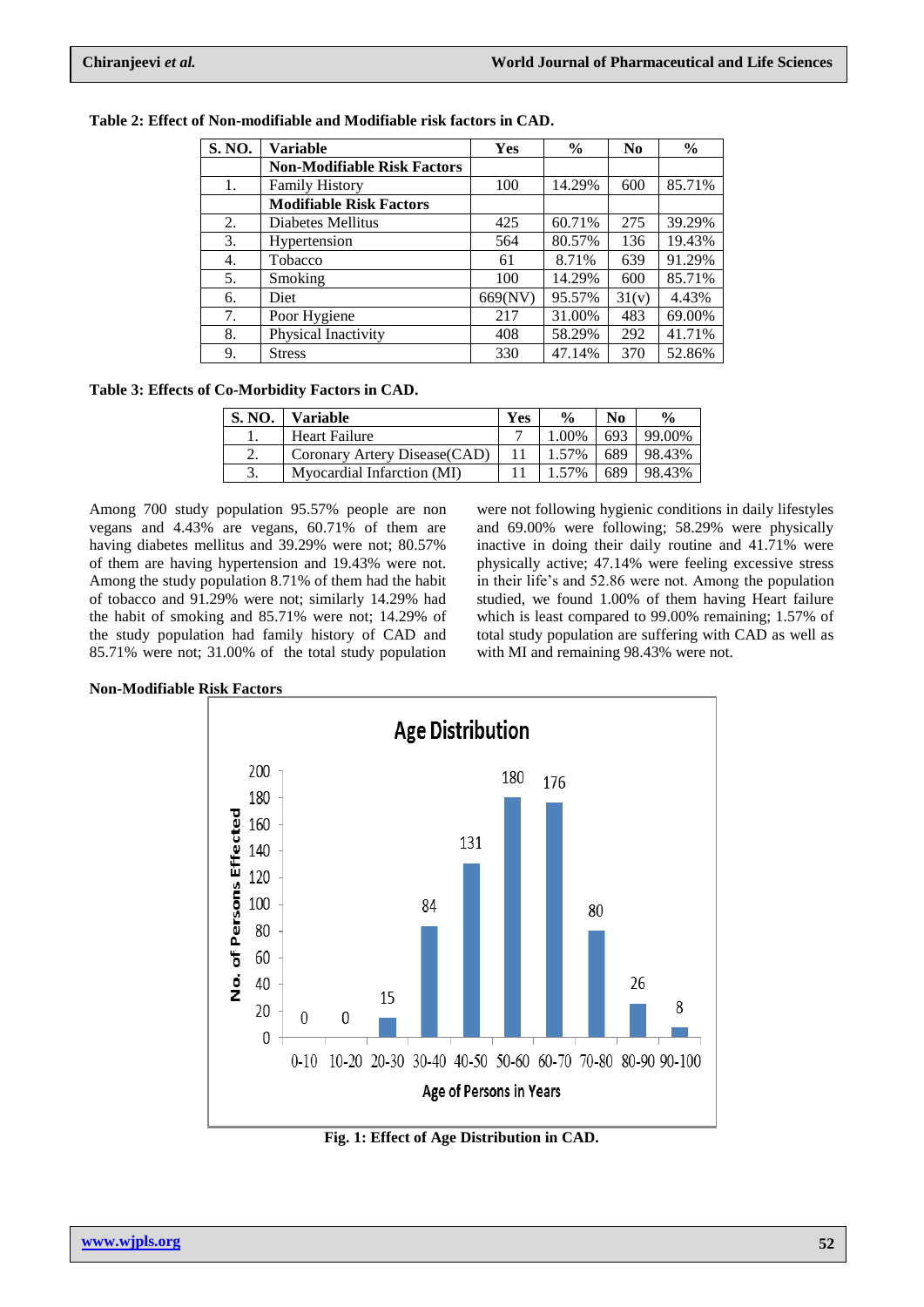











**Fig.3 Gender Distribution in CAD** Fig.4 Effect of Family History in CAD



Fig. 5: Effect of Dietary in CAD. Fig. 6: Effect of Diabetes Mellitus in CAD.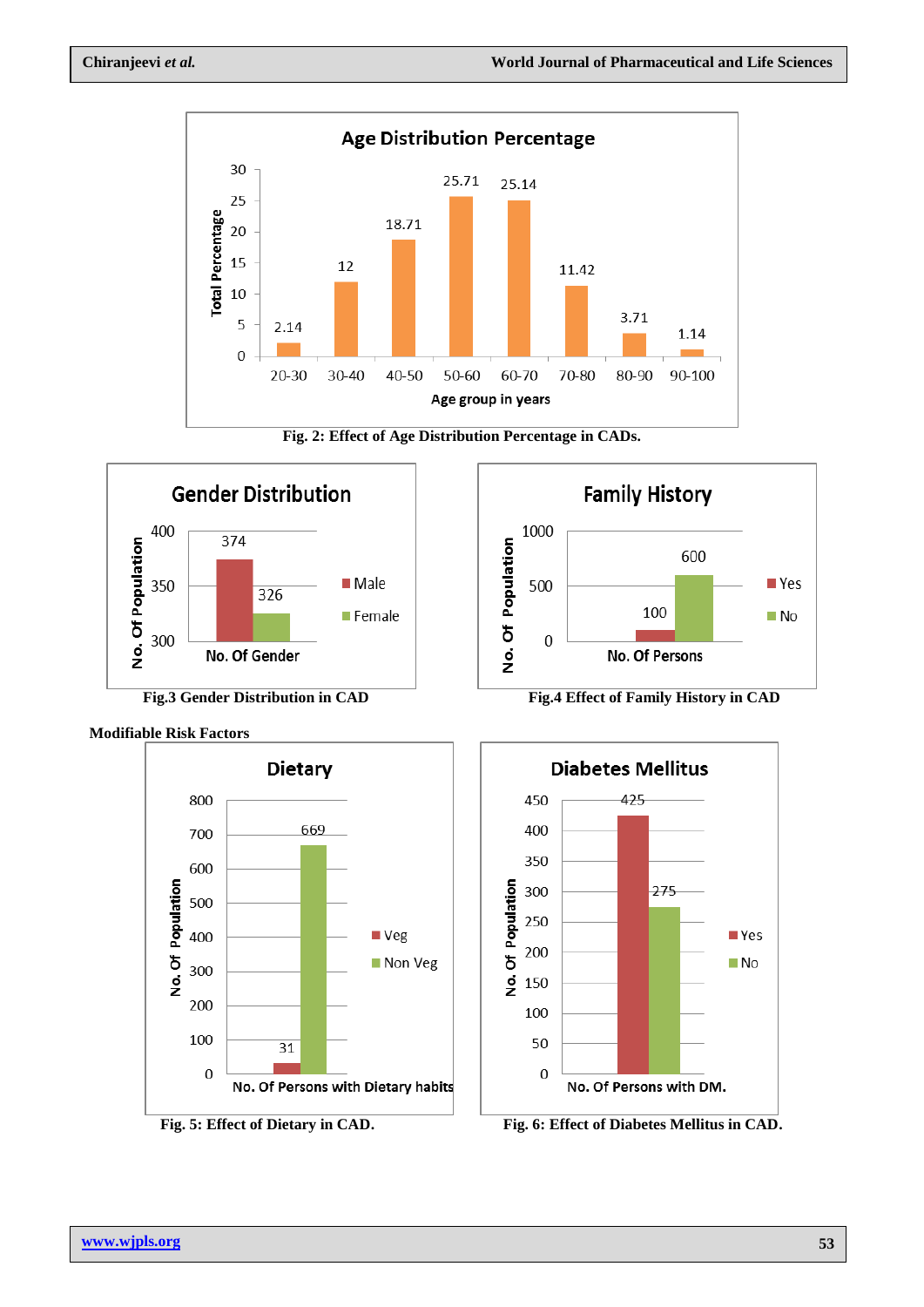

















**Fig.** 9: Effect of Smoking in CAD. Fig. 10: Effect of Physical Inactivity in CAD.



**Fig. 12: Effect of Heart Failure in CAD.**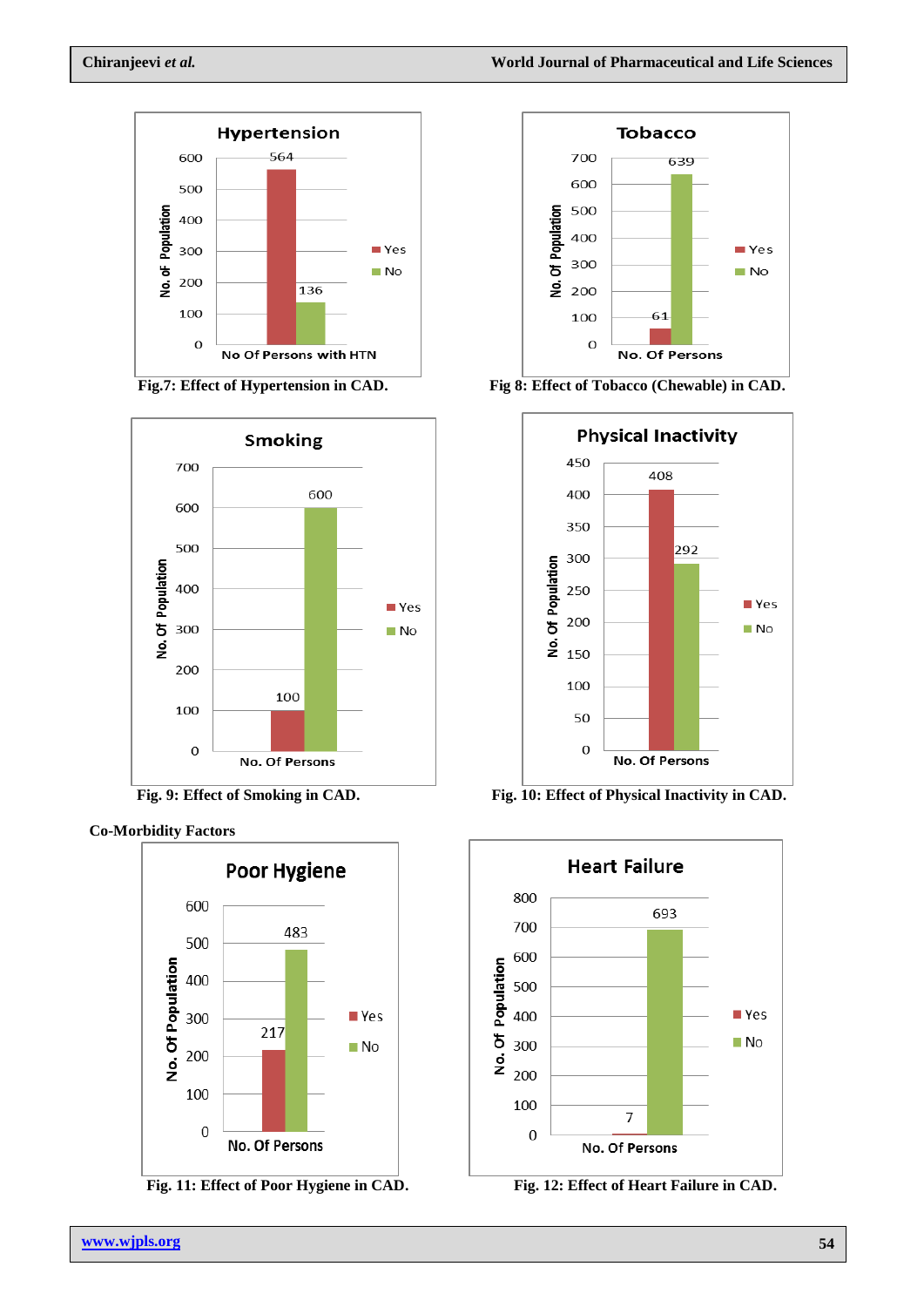

From the study population of sample size 700, Fig.1 describes that Age group between 50-60yrs are more likely to be affected with CVD risk factors, Fig.2 represents its percentage values, Fig.3 describes gender distribution in which males are more affected with CVD risk factors than females, Fig.4 represents Family history in which there are less number (100) of population having family history with CVD risk factors, Fig.5 shows Dietary habits in which 31 are vegans and remaining are non vegans, Fig.6 describes Diabetes mellitus in which 425 people are affected with it and remaining 275 were not. Fig.7 describes Hypertension in



**Fig. 13: Effect of Coronary Artery Disease. Fig. 14: Effect of Myocardial Infarction in CAD.**

which 564 people are affected with it and remaining 136 were not, Fig.8 shows Tobacco in which only 61 people are habituated with it. Fig.9 represents Smoking habit in which there are less number (100) of people are smokers, Fig.10 describes 402 persons are Physically inactive and remaining 292 are physically active, Fig.11 shows 217 persons are marinating Poor hygiene, Fig .12 describes Heart failure in which less number of persons i.e., 7 are affected with it. Fig.13 & 14 represents CAD and MI in which both figures shows that less number of persons i.e., 11 are affected with it.



**Fig. 15: Coronary Artery Disease Risk Factors (%).**

# **CONCLUSION**

The prevalence of risk factors in Rural Warangal and Creating awareness among the rural population is the focus of this study. This study is a part of the HEART program (Health Education and Awareness in Rural Telangana) conducted by Srinivasa heart Foundation and which is already recognised as a Case Study by the World Heart Federation as an innovative cardiology community program, the only one from India.

With the burgeoning coronary risk factors DM, HTN and Tobacco use in India, and with the UN GOAL of reducing premature mortality from Non-Communicable diseases by 25 % by 2025, the study assumes significance by focusing on a rural population in India.